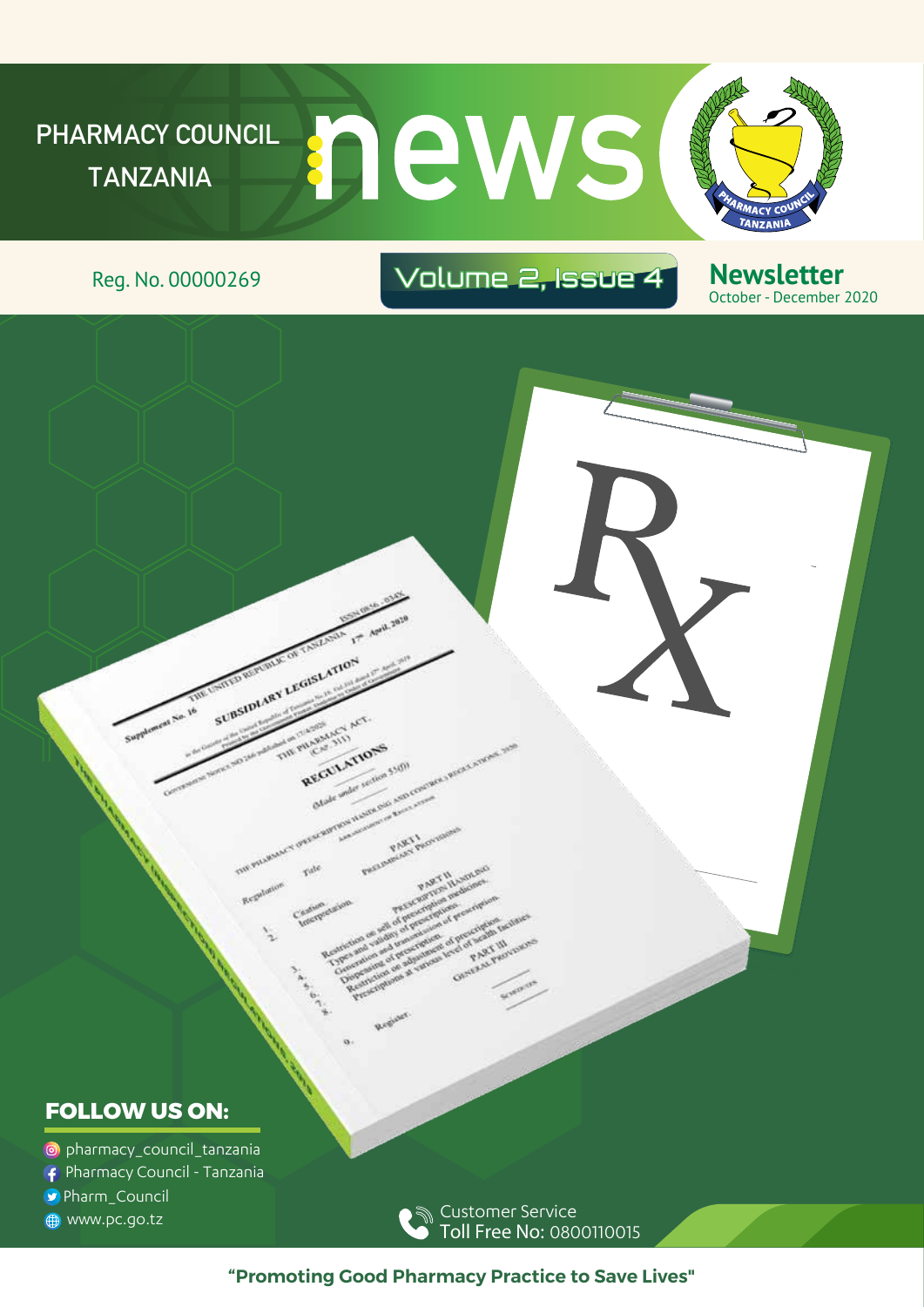

#### **CONTENTS**

| New Regulations into Force                                                         |   |
|------------------------------------------------------------------------------------|---|
| Irrational Sale of Medicines as a causative<br>factor of Antimicrobial Resistance  |   |
| Local Government Inspectors trained                                                | 4 |
| Stakeholders engagement key to combating<br>Martenal and Child Mortality - AFYATEK | 3 |
| Running for Light                                                                  |   |
| Intern Opinions                                                                    |   |
| Congratulations to the Newly appointed<br>TMDA Director General - Pharmatist Adam  |   |
| Mitangu Fimbo                                                                      |   |



Ms. Elizabeth Shekalaghe, Mr. Ngemera Mwemezi, Mr. Henry B. Tandau, Mr. Timotheo samweli, Ms. Anna Temu, Ms. Annette Ezekiel **EDITORIAL BOARD (2018 - 2021)**

Pharmacy Council: P. O. BOX 1277, Dodoma, Tanzania Email: pcnewsletter@pc.go.tz

# New Regulations into Force

I am delighted to present the third issue of our newsletter for the year 2020 that encompasses a variety of educative, inspiring and informative articles.



Being a regulatory authority we are obligated to oversee compliance with the Law. We therefore notify you of new regulations onboard that have been recently approved for enforcement as highlighted hereunder;

 The Pharmacy (Inspection) Regulations, G.N 140 of 2019 that regulates conduct and standards of practice of inspectors;

 The Pharmacy (Accredited Drug Dispensing Outlets) Standards and Ethics for Dispensation of Medicines Regulations G.N. 185 of 2019 oversee all administrative, accreditation, standards, inspections and ethical conduct of ADDOs;

SUPP GN 266 17 APRIL 2020 -The Pharmacy (Prescriptions Handling and Control) Regulations, 2020 provides control on prescription dispensation and handling;

SUPP GN 26717 APRIL 2020 - The Pharmacy (Pharmacy Practice and Conduct of Business of a Pharmacy) Regulations, 2020 regulates scope of practice and conduct of business of a pharmacy;

SUPP GN 268 17 APRIL 2020 - The Pharmacy (Inquiry) Regulations, 2020 prescribes handling of complaints or inquiry against a pharmaceutical personnel;

SUPP GN 269 17 APRIL 2020 - The Pharmacy (Premises Registration) Regulations 2020 regulates the business of pharmacy including premises registration processes.

Additionally, to promote and safeguard our profession in the spirit of career progression and advancement, we are engaging competent CPD providers for the training as per the requirements of the Council.

To read more about the new regulations and further clarifications on expression of interest as CPD provider, kindly visit our website www.pc.go.tz or contact us through info@pc.go.tz

#### Elizabeth Shekalaghe

Registrar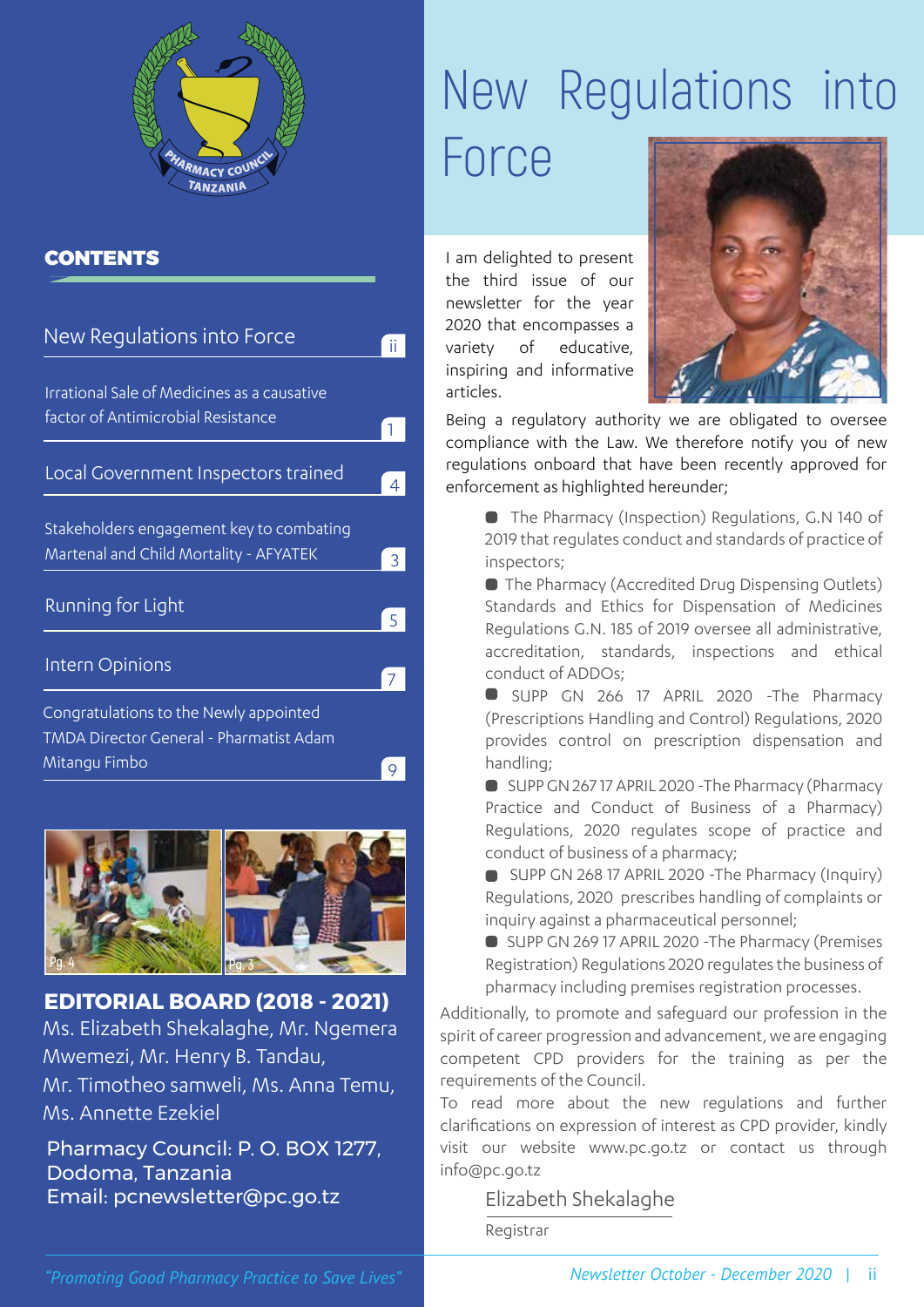## IRRATIONAL SALE OF MEDICINES AS A CAUSATIVE FACTOR OF **ANTIMICROBIAL RESISTANCE**

By Arapha Nshau

### **AWARENESS WEI ANTIMICROBIALS**

### **NTIMICR**

*Chief Medical Officer* (*CMO*) *Prof. Abel Makubi speaking during the launch of Antimicrobial Awareness Week in November, 2020.* 

The Government has reminded owners of pharmacies to avoid selling medicines to patients who do not have authorised medical prescriptions because doing so is in violation of the existing laws and regulations. It has also pleaded with members of the public to use the prescribed medicines rationally in order to avoid creating antimicrobial resistance.

The directives were given during the official opening of Antimicrobials Awareness Week on the 19th November 2020 with the theme Antimicrobials, Handle with Care by the Chief Medical Officer, Prof. Abel Makubi.

"Some of the pharmacies have been committing the offence of giving out medicines without ensuring that the medicines have been prescribed by a competent doctor or authorised medical staff", he remarked.

The 2017 World Bank Report revealed that more than seven hundred thousand (700,000) people die every year due to such resistances. According to research findings, 50% of the medicines given out have been misused, with most of the medicines being used to treat livestock as well as mixing it with livestock food in total disregard to medical practice.

Prof. Makubi called upon decision makers at the Ministry of Health including Regional and District Medical Officers, Livestock and agriculture officers to oversee the quality of medicines manufactured within the country and abroad as well as those in the market meet the required standards. He urged adherence and implementation of National Guidelines regarding rational use of medicines.

On the other side, Head of Pharmacy Practice at the Pharmacy Council, Pharmacist Arapha Nshau, reminded pharmacy professionals to abide with ethical codes and conducts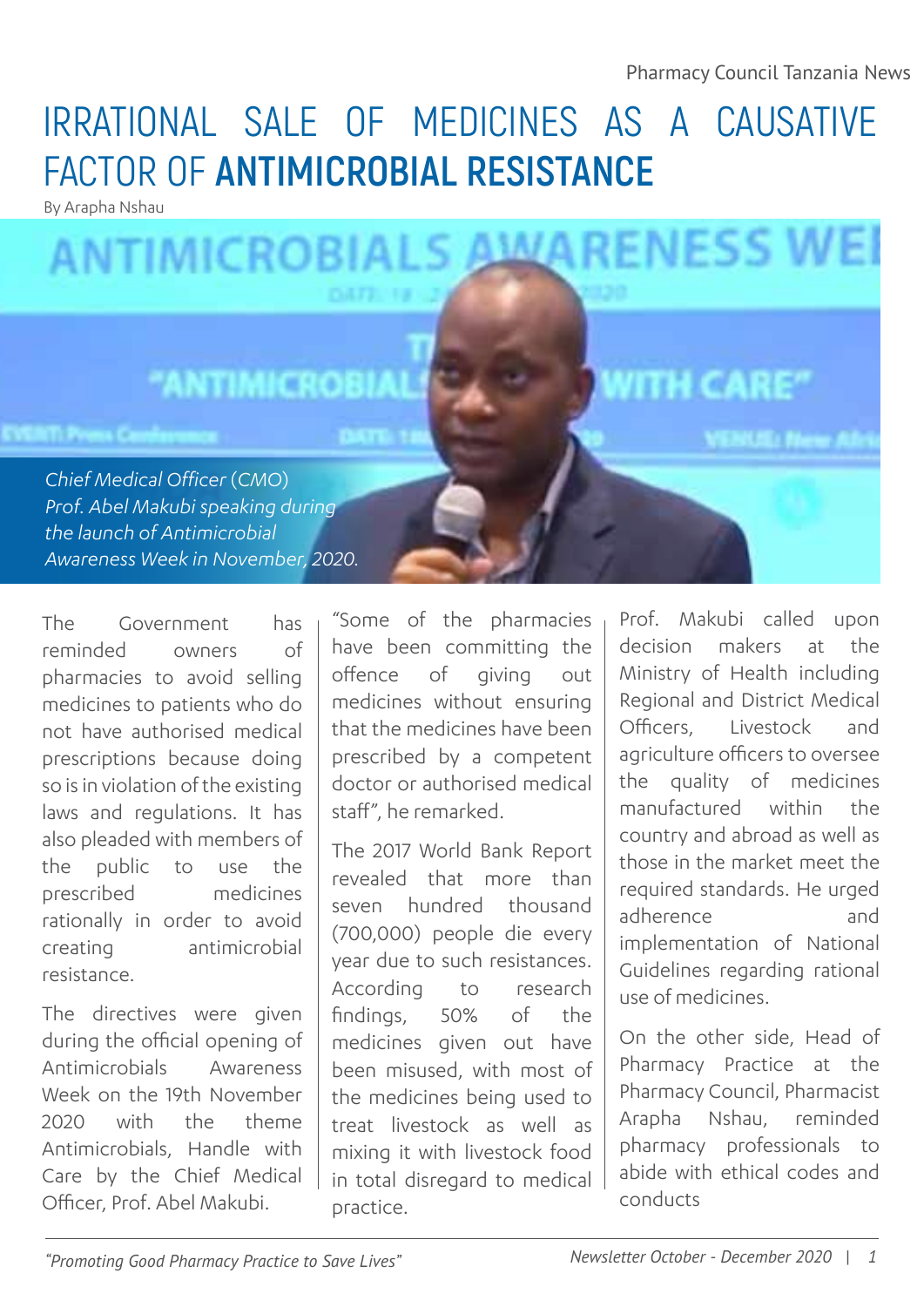as the Council will continuously deal with those who do their practices against the law. She mentioned one of the common malpractice that has prevailed is unaccountability of issuance of prescription medicines without prescription as the regulations and standards of practice direct.

The Antimicrobial Awareness Week takes place on 18 to 24 November every year globally.



# LOCAL GOVERNMENT INSPECTORS TRAINED

#### By Arapha Nshau

One of the functions of the Council is to promote rational use of medicines and is mandated by the Act to conduct inspections to pharmaceutical premises so as to ensure compliance with pharmacy practice.

In December 2020, the Council organized training for inspectors of Lake Zone whereby 66 members attended. The training took place in Mwanza City and was officiated by the Chief Medical Officer, Prof. Abel Makubi and included Regional and District Pharmacists from Mwanza, Kagera, Mara, Geita, Shinyanga and Simiyu Regions.

During opening of the training, Prof. Makubi warned the public on operations of unauthorized drug outlets and urged the Pharmacy Council to take strenuous measures to those who contravene the law.



*Registrar, Pharmacist Elizabeth Shekalaghe sharing best practices during inspectors training conducted in Mwanza.*

The aim of this training was to equip inspectors with skills, knowledge and ethical practice in order to enable them to conduct regular inspection at different pharmaceutical outlets, ensure rational use of the medicines to the community and maintain high ethical and professional standards of pharmaceutical practice.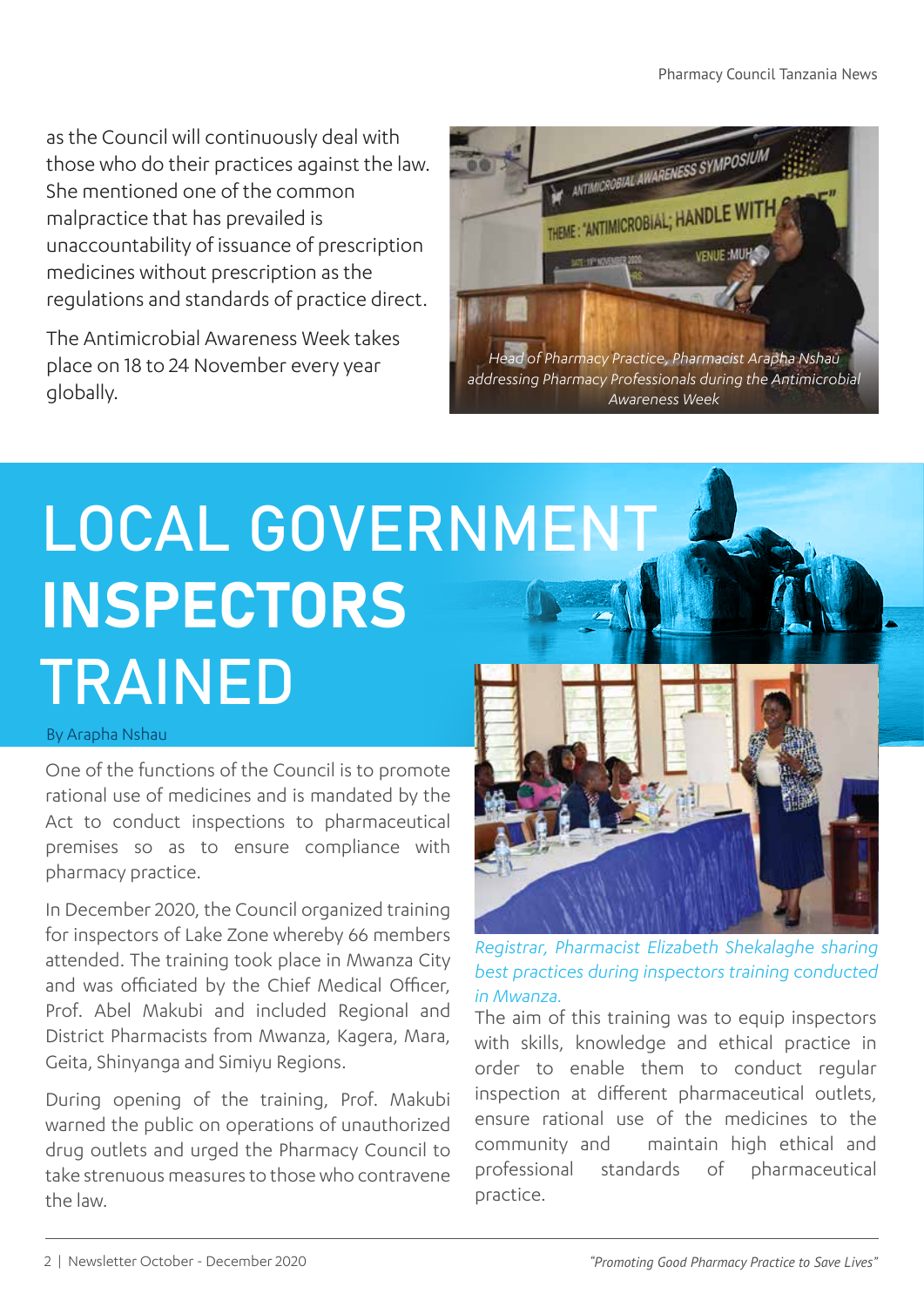On her side, Pharmacy Council Registrar, Pharmacist Elizabeth Shekalaghe advised local inspectors to adhere to inspectors codes of ethics and conduct. The topics covered in this training included inspectors codes of ethics and professional conduct, overview of the Six (6) approved regulations, delegated functions of the Council to PORALG and Pharmacy Council Management Information System Data Base (PCMIS).

The Pharmacy (Inspection) Regulations of 2019 was emphasized by the Registrar and directed all inspectors to submit the conflict of interest form as per Regulation 11 of these Regulations.



*Regional and District Pharmacists in attentive mood when training of inspectors was taking place in Mwanza, December, 2020.*

Training of inspectors was also carried out to ensure inspectors are aware of different type of inspections including; Pre-approval inspection, Routine inspection, Special/ investigative inspection and Follow–up nspection. It is highly noted that an essential part of any medicine control system is the provision of an inspection authority with the responsibility to inspect some or all of the activities involved in research, development, manufacture, control, distribution, and supply of medicines. Qualified and experienced drug inspectors constitute an indispensable component of the inspection system.

### STAKEHOLDERS ENGAGEMENT KEY TO COMBATING MARTENAL AND CHILD MORTALITY - AFYATEK

By Wilbard Semvua



*Kibaha Town Council Medical Officer Dr. Tulitweni Mwinuka speaking in one of Afyatek stakeholders meeting*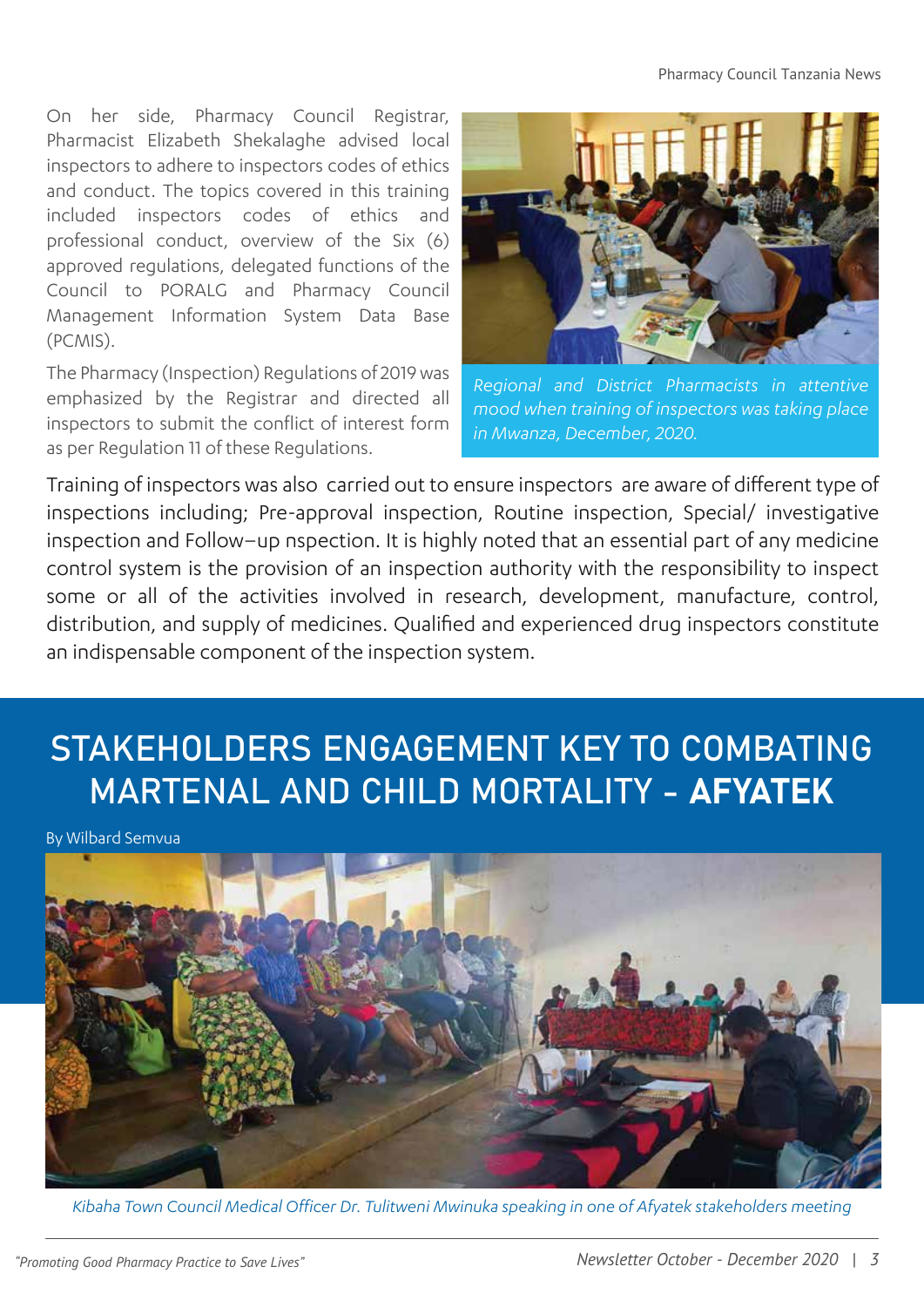*Pharmacy Council Tanzania News*

While substantial progress has been achieved, recent researches show that children under-five (U-5) and women still die due to pregnancy-related complications. According to WHO report of 2019 on Maternal mortality, the number is unacceptably high with Sub-Saharan Africa alone accounting for more than 50% of such deaths.

In Tanzania, various Not for Profit organizations have intervened with varying efforts to to reduce the severity of maternal and child deaths; one of such organisation is Apotheker.

Apotheker; funded by Botnar Foundation devised a project called Afyatek to reduce mortality rates in under five children and pre-natal/post-natal women in Tanzania by means of Digital Technology. There are three major primary health players in Tanzania namely Community Health Workers or Volunteer (CHW/CHV), ADDO Outlets and Dispensaries. Ideally, a CHW/CHV visits each household periodically and on doing so has a direct influence to household members on matters pertaining to their health. The ADDOs, being at close proximity to households in rural and peri-urban areas

is a place where patients seek immediate health solutions before visiting a health facility where a more advanced care is provided. The project is pivoted in those three pillars.



*Physical supervision to observe the progress after training*

This implementation serves as a pilot and is conducted in Kibaha District and Town Councils from January 2019 extending to September 2021 A number of key players other than Apotheker have been recruited from government side and technology organizations namely: D-Tree International, Simprints ID/AT, Inspired Ideas, Institute of Tropical Medicines (ITM), PORALG (RHMT and CHMT), Pharmacy Council, ADDO Owners and Dispensers and Community Health Volunteers.

#### TRAINING OF CHW, HEALTH FACILITIES STAFF AND ADDO **DISPENSERS**

Training was a composite of two packages; the health package and Technology package. The health package consisted of theoretical health information with updated data from national

statistics on morbidity and mortalities. The Technology part was composed of application of biometrics where each of the participants was given a biometric scanner and a smartphone for the accessing the Afyatek application. All the three pillars were provided with relevant training materials.

*The simplest model of Afyatek project*: *A CHW visits a pregnant or post-natal mother, a child under five years or a youth* (*adolescent*) *in household and identify any danger sign where he*/*she shall be referred directly to a health facility. If the client has minor illness shall be linked to a nearby ADDO for any medicine for minor illnesses such as no-antibiotic cough syrups etc.*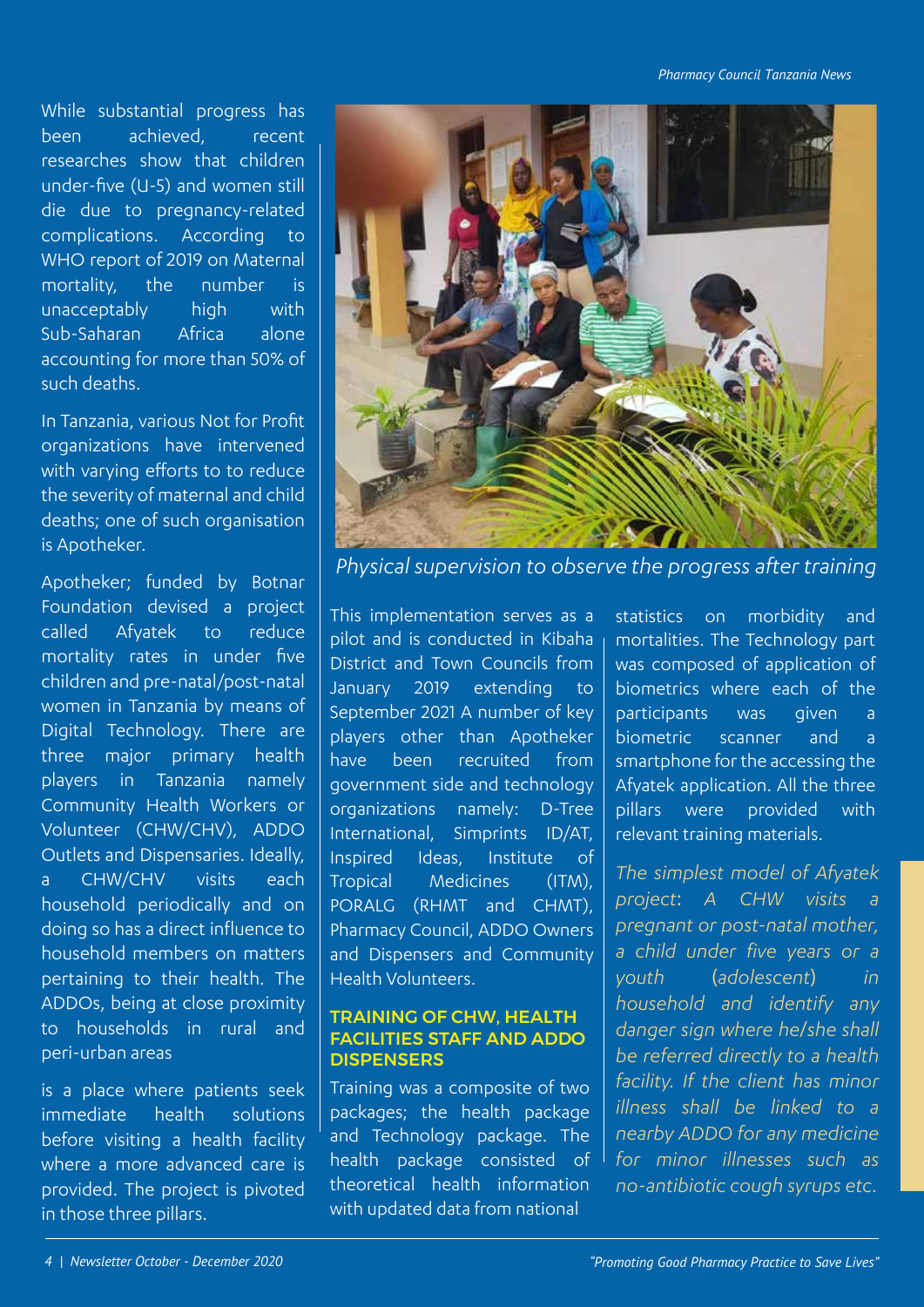*In the event that a client is referred, the system shall notify the nearby health facility of the same referral issued to a client.*

The model above is expected to reduce mortalities because it is a tradition that most Tanzanians delay a decision to go to a health facility when a danger sign shows up, only they go when it persists.

#### FUTURE OF THE PROJECT

There is a close follow-up to monitor useful elements of the project and asses the scale-up possibility.

The project provides access to its data system where the CHMT can view the dashboard that displays numerous indicators with real time data and meticulous analysis. The DMOs for both Councils have embraced this data system as it simplifies compilation which is otherwise their daily manual and tedious activity.



*Phamacist Wilbard Semvua visiting the health centres.*



### RUNNING FOR LIGHT Pharmacy Council joins Bankers to Fight Cervical Cancer

#### By Annette Ezekiel

The Pharmacy Council participated in Dodoma marathon campaign to raise funds to support cancer services in the country. The marathon that attracted more than three thousand participants was held in Dodoma City in November under sponsorship of National Bank of Commerce (NBC) in collaboration with Ocean Road Cancer Institute (ORCI) and Athletic Tanzania (AT

NBC extended an invitation to the Council to participate in these races of 5km, 10km, 21km and 42km. Through this invitation, the Council participated fully with 33 participants in a collaborative cause of increasing efforts to combat this cáncer but also part of the Council's involvement in social activities.

The NBC Marathon was internationally accredited and designed to contribute to the fight against women cervical cáncer in the country. The race brought together various government officials and was chaired by Vice President Hon. Samia Suluhu Hassan.

NBC Managing Director, Theobald Sabi stated that the amount that has been raised at the race will be channeled to the fight against cervical cáncer via the Ocean Road Cancer Institute.

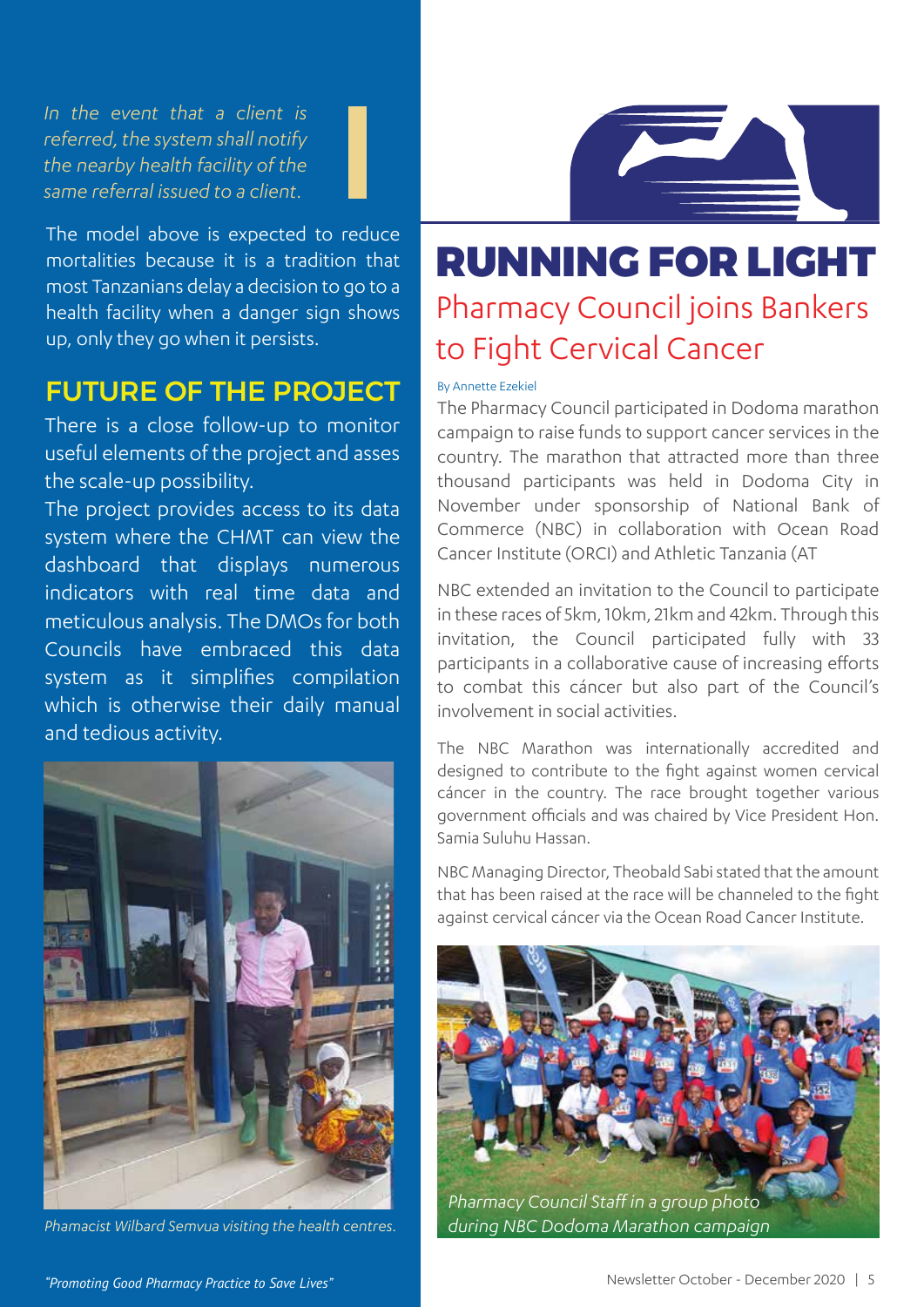#### Pharmacy Council Tanzania News

"We have decided to focus on the fight against cervical cáncer knowing the disease is one of the leading causes of death among women in the country".

According to Pharmacy Council Head of Public Relation and Communication, Pharmacist Anna Temu said that, "these marathons are also important socially and equally provide an avenue in the fight against non-communicable diseases".

Cervical cancer is the most common cancer among women in Tanzania with about 9700 new cases each year and incidence rates of 59.1 per 100,000 compared to a global disease incidence of 13.1 per 00,000.



*I did 10km to Support Cervical Cancer Awareness* 

About 6695 women in Tanzania die each year from cervical cancer because of the advanced stages at diagnosis and lack of effective treatment

### CONGRATULATIONS TO THE NEWLY APPOINTED TMDA DIRECTOR GENERAL - PHARMACIST ADAM MITANGU FIMBO



Council Members, Management and Secretariat of the Pharmacy Council congratulate you on your appointment as the 3rd Director General of Tanzania Medicines and Medical Devices Authority (TMDA).

The Council look forward to working closely with you and strengthen the cooperation between our institutions at all levels. We trust that with your outstanding experience, the public is guaranteed with availability of safe medicines and medical devices.

#### We wish you the best in all your future endeavors.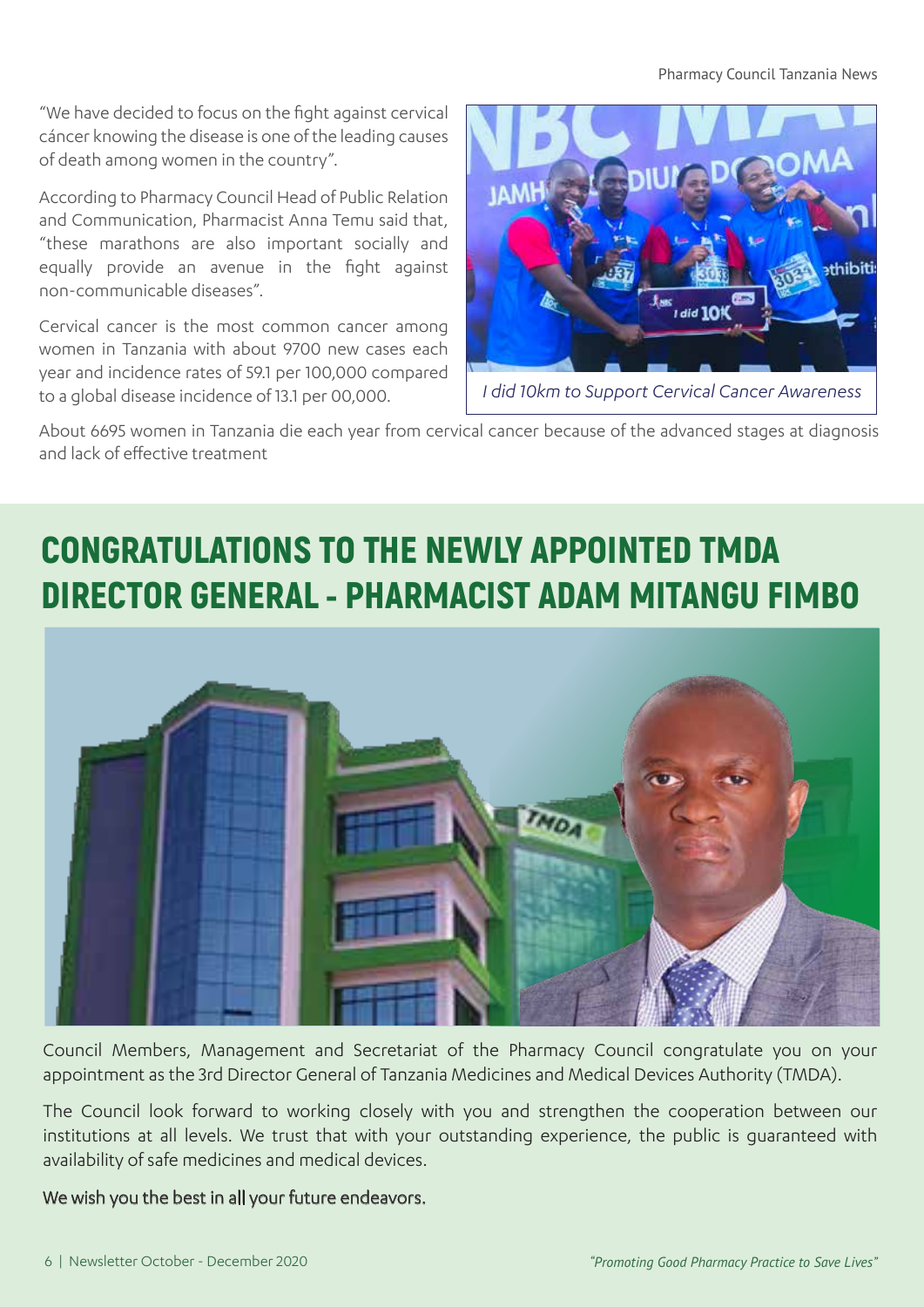# INTERN OPINIONS



In the next five years, I see myself as a great pharmacist-businessman providing the best pharmaceutical services in the peripheral districts of our country and a good custodian of rational use of medicines in the community that I will be serving. **BARAKA PASTORY POYONGO** 



I have improved my knowledge and confidence regarding the role of a pharmacist in healthcare giving, communication skills, researching, management, lifelong learning, leading and teaching in both clinical and regulatory practices. **JENISTA MELKION MHAGAMA**



#### **FLORIAN T. KABIGIZA**

This has been an eye opening opportunity for me toward my role in providing health care services to the community. Through it I have learned how pharmacy council operates as a regulatory body to ensure smooth running of the pharmacy profession.



I consider myself very privileged to have this opportunity at Pharmacy Council and promise to be an important figure in improving the profession of pharmacy. **BEATRICE RICHARD MUSHY**



Interning at Pharmacy Council was a noble opportunity. I have learnt that team work, adhering to professionalism and integrity is Vital. **ASIA MUSSA SHEMNDOLWA** 



I have learned so much about incredible value of custom focus, accountability, dignity and professional ethics. **YOEL ELIAS NDEGEA**



#### **ANNA SAMWEL KIHAVA**

Working with the Pharmacy Council has connected me to a large network of professional pharmacists and stakeholders. I understand that serving the community needs commitment, trust, working hard and respect in providing excellent services.



**WINFRIDA V. MINJA**

I got a chance to familiarize with the laws and regulations and my ability to communicate, skills to work as a team, interpretation of law, and contributing in various official discussion was highly improved.



#### **KISSA EXAUD TWEVE**

I will always be grateful for this opportunity and mentorship I received and look forward to make great impact in my professional development by using the knowledge I gained.